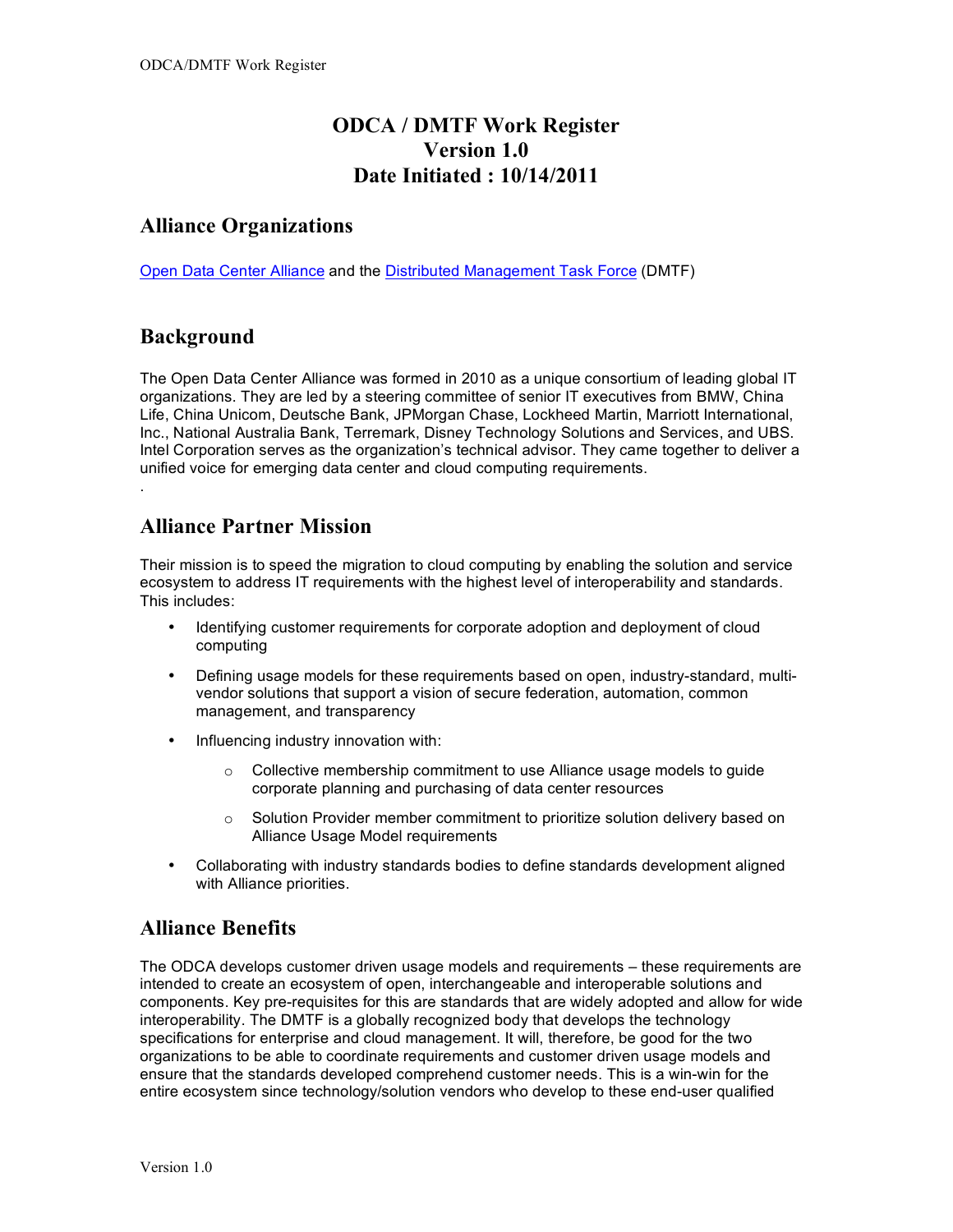standards know that there is a ready market of customers and the customers then have a range of solutions to choose in order to meet performance and cost efficiency.

### **Standards Development**

The DMTF and ODCA seek to collaborate on requirements and the development of key standards to the interoperable management of IT enterprise and of cloud environments. Both organizations currently plan to adopt appropriate existing standards and assist and support recognized bodies developing new standards relevant to cloud computing. Therefore an alliance between our organizations would help ensure alignment in the industry.

## **Milestones / Dates**

| <b>Work Items, Deliverables and Milestones</b>                                                                                                                                                                                                                                                                                                                                                                                                                               | <b>Timeline</b>                     |
|------------------------------------------------------------------------------------------------------------------------------------------------------------------------------------------------------------------------------------------------------------------------------------------------------------------------------------------------------------------------------------------------------------------------------------------------------------------------------|-------------------------------------|
| Review of Open Data Center Alliance Work by the DMTF:<br>The ODCA will invite the DMTF to review usage and requirement<br>document in progress - post 60% completion and ODCA internal<br>review. The DMTF will provide guidance on level of actionable<br>detail, completeness of requirements and clarity of<br>requirements. In addition, the DMTF will educate the ODCA on<br>standards (relevant to the requirements) that have been<br>developed or are in development | Cycle 1 Usages: Q4,<br>2011         |
| Review of DMTF Work by the Open Data Center Alliance:<br>The DMTF will invite and allow delegated member of the ODCA<br>to participate as non-voting members in the designated<br>appropriate working groups and incubators<br>The DMTF will make available documents for early review to the<br>٠<br>ODCA via its Work In Progress and feedback portal processes                                                                                                            | <b>SW License Mgmt:</b><br>Q1, 2012 |
| Close collaboration on ODCA Licensing Usage Model and DMTF Software<br>License Management Standards - both projects are just starting<br>ODCA define requirements and review standards work products<br>Joint definition sessions with appropriate WGs or designated<br>teams                                                                                                                                                                                                | Q2, 2012                            |
| Collaboration on extension to OVF to support "VM interoperability"<br>usage model requirements                                                                                                                                                                                                                                                                                                                                                                               | Q1, 2012                            |

## **Work Register Review Date**

Work registers should be reviewed on a regular basis to update progress on the milestones and to adjust the work registers based on changes in objectives between the partner organizations. This section identifies the time frame when the work register will be reviewed. It should be less than two years from the date when the work register was initiated. The updated document should be approved by March 2012.